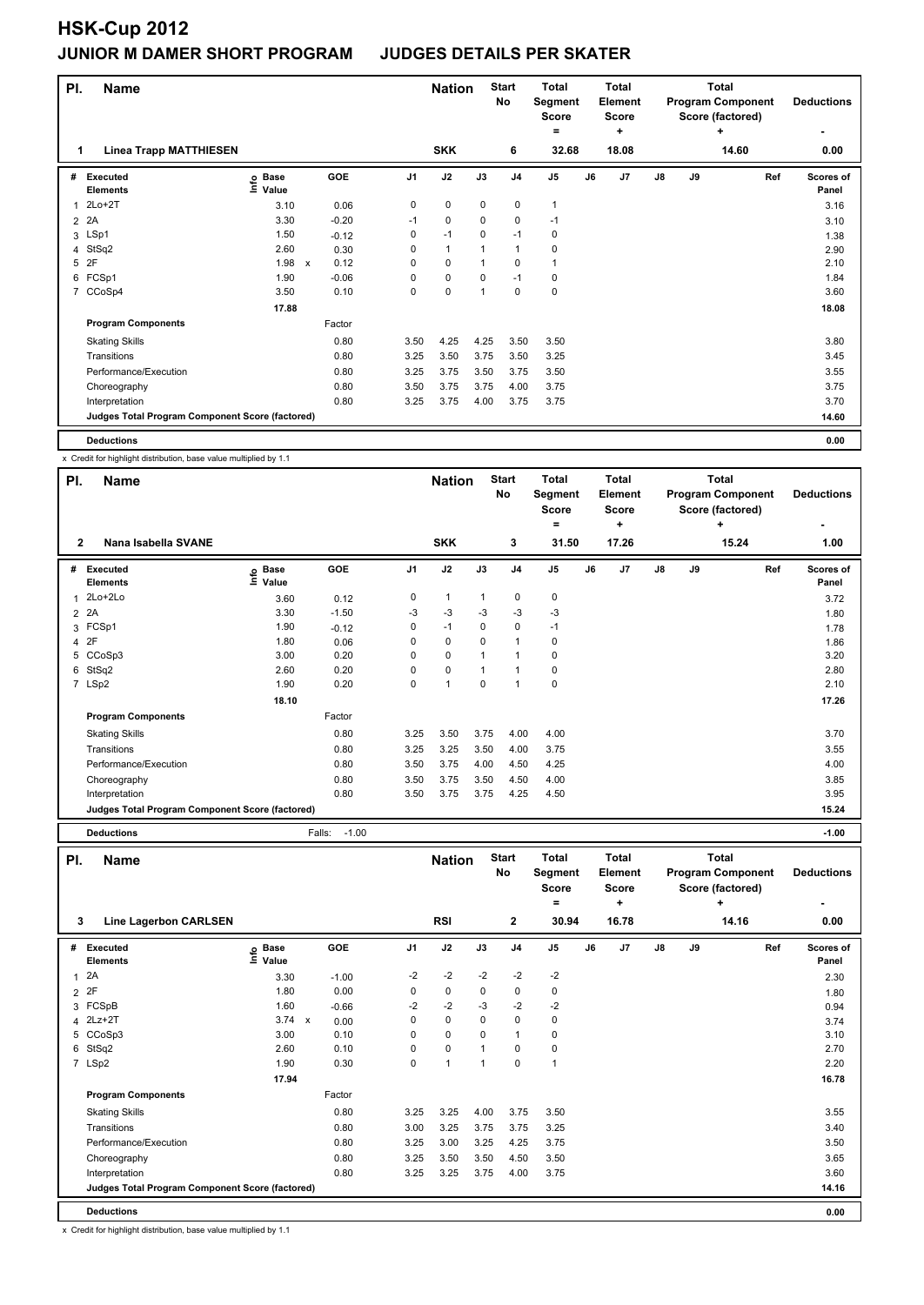| PI.            | <b>Name</b>                                     |                                  |                   | <b>Nation</b>  |               | <b>Start</b>   | <b>Total</b>   | <b>Total</b>        |                   | <b>Total</b> |    |                          |                    |
|----------------|-------------------------------------------------|----------------------------------|-------------------|----------------|---------------|----------------|----------------|---------------------|-------------------|--------------|----|--------------------------|--------------------|
|                |                                                 |                                  |                   |                |               |                | No             | <b>Segment</b>      | Element           |              |    | <b>Program Component</b> | <b>Deductions</b>  |
|                |                                                 |                                  |                   |                |               |                |                | <b>Score</b><br>$=$ | <b>Score</b><br>÷ |              |    | Score (factored)<br>÷    |                    |
| 4              | <b>Emma ANDERSEN</b>                            |                                  |                   |                | <b>ESK</b>    |                | 7              | 29.38               | 16.26             |              |    | 14.12                    | 1.00               |
|                |                                                 |                                  |                   |                |               |                |                |                     |                   |              |    |                          |                    |
| #              | <b>Executed</b><br><b>Elements</b>              | <b>Base</b><br>e Base<br>⊆ Value | <b>GOE</b>        | J <sub>1</sub> | J2            | J3             | J <sub>4</sub> | J <sub>5</sub>      | J6<br>J7          | J8           | J9 | Ref                      | Scores of<br>Panel |
| $\mathbf{1}$   | $2Lz+2T$                                        | 3.40                             | 0.24              | 0              | $\mathbf 0$   | $\overline{2}$ | $\mathbf{1}$   | $\mathbf{1}$        |                   |              |    |                          | 3.64               |
| $\overline{2}$ | 2A                                              | 3.30                             | $-1.50$           | $-3$           | $-3$          | $-3$           | $-3$           | $-3$                |                   |              |    |                          | 1.80               |
|                | 3 2F                                            | 1.80                             | 0.18              | 0              | 0             | $\mathbf{1}$   | $\mathbf{1}$   | $\mathbf{1}$        |                   |              |    |                          | 1.98               |
| 4              | CCoSp3                                          | 3.00                             | 0.00              | 0              | $\mathbf 0$   | 0              | $\mathbf 0$    | $\mathbf 0$         |                   |              |    |                          | 3.00               |
|                | 5 StSq2                                         | 2.60                             | 0.10              | 0              | 0             | 1              | $\mathbf 0$    | $\mathbf 0$         |                   |              |    |                          | 2.70               |
|                | 6 FCSp1                                         | 1.90                             | 0.00              | 0              | 0             | 0              | $\mathbf 0$    | $\pmb{0}$           |                   |              |    |                          | 1.90               |
|                | 7 LSpB                                          | 1.20                             | 0.04              | 0              | $\mathbf 0$   | 1              | $-1$           | $\pmb{0}$           |                   |              |    |                          | 1.24               |
|                |                                                 | 17.20                            |                   |                |               |                |                |                     |                   |              |    |                          | 16.26              |
|                | <b>Program Components</b>                       |                                  | Factor            |                |               |                |                |                     |                   |              |    |                          |                    |
|                | <b>Skating Skills</b>                           |                                  | 0.80              | 3.50           | 3.50          | 4.50           | 3.50           | 3.50                |                   |              |    |                          | 3.70               |
|                | Transitions                                     |                                  | 0.80              | 3.25           | 2.50          | 4.00           | 3.50           | 3.25                |                   |              |    |                          | 3.30               |
|                | Performance/Execution                           |                                  | 0.80              | 3.25           | 3.50          | 4.25           | 3.00           | 3.50                |                   |              |    |                          | 3.50               |
|                | Choreography                                    |                                  | 0.80              | 3.25           | 3.25          | 4.25           | 3.75           | 3.50                |                   |              |    |                          | 3.60               |
|                | Interpretation                                  |                                  | 0.80              | 3.25           | 3.50          | 4.50           | 3.00           | 3.50                |                   |              |    |                          | 3.55               |
|                | Judges Total Program Component Score (factored) |                                  |                   |                |               |                |                |                     |                   |              |    |                          | 14.12              |
|                |                                                 |                                  |                   |                |               |                |                |                     |                   |              |    |                          |                    |
|                |                                                 |                                  |                   |                |               |                |                |                     |                   |              |    |                          |                    |
|                | <b>Deductions</b>                               |                                  | $-1.00$<br>Falls: |                |               |                |                |                     |                   |              |    |                          | $-1.00$            |
| PI.            | <b>Name</b>                                     |                                  |                   |                | <b>Nation</b> |                | <b>Start</b>   | <b>Total</b>        | <b>Total</b>      |              |    | <b>Total</b>             |                    |
|                |                                                 |                                  |                   |                |               |                | No             | Segment             | Element           |              |    | <b>Program Component</b> | <b>Deductions</b>  |
|                |                                                 |                                  |                   |                |               |                |                | <b>Score</b>        | <b>Score</b>      |              |    | Score (factored)         |                    |
|                |                                                 |                                  |                   |                |               |                |                | $=$                 | ÷                 |              |    | ÷                        |                    |
| 5              | <b>Sine Mari LEITE</b>                          |                                  |                   |                | <b>OSK</b>    |                | 9              | 26.56               | 12.24             |              |    | 14.32                    | 0.00               |
|                | # Executed                                      | Base                             | GOE               | J <sub>1</sub> | J2            | J3             | J4             | J <sub>5</sub>      | J6<br>J7          | J8           | J9 | Ref                      | Scores of          |
|                | <b>Elements</b>                                 | e<br>Value                       |                   |                |               |                |                |                     |                   |              |    |                          | Panel              |
| $\mathbf{1}$   | 3Lo<<+COMBO                                     | <<<br>1.80                       | $-0.90$           | $-3$           | $-3$          | -3             | $-3$           | $-3$                |                   |              |    |                          | 0.90               |
| $\overline{2}$ | 2A<<                                            | 1.10<br>$\,<$                    | $-0.60$           | $-3$           | $-3$          | $-3$           | $-3$           | $-3$                |                   |              |    |                          | 0.50               |
| 3              | FCSp2                                           | 2.30                             | 0.08              | $\pmb{0}$      | $\pmb{0}$     | $-2$           | $\mathbf{1}$   | $\mathbf{1}$        |                   |              |    |                          | 2.38               |
| 4              | StSq2                                           | 2.60                             | 0.40              | 0              | $\mathbf{1}$  | $\mathbf{1}$   | $\mathbf{1}$   | $\mathbf{1}$        |                   |              |    |                          | 3.00               |
|                | 5 LSp2                                          | 1.90                             | 0.00              | 0              | $\mathbf 0$   | 0              | $\mathbf 0$    | $\mathbf 0$         |                   |              |    |                          | 1.90               |
|                | 6 2F                                            | 1.98<br>$\mathbf{x}$             | 0.00              | 0              | 0             | 0              | 0              | $\pmb{0}$           |                   |              |    |                          | 1.98               |
|                | 7 CCoSp1                                        | 2.00                             | $-0.42$           | $-1$           | $-1$          | $-2$           | $-2$           | $-1$                |                   |              |    |                          | 1.58               |
|                |                                                 | 13.68                            |                   |                |               |                |                |                     |                   |              |    |                          | 12.24              |
|                | <b>Program Components</b>                       |                                  | Factor            |                |               |                |                |                     |                   |              |    |                          |                    |
|                | <b>Skating Skills</b>                           |                                  | 0.80              | 3.00           | 4.00          | 3.75           | 3.75           | 3.75                |                   |              |    |                          | 3.65               |

<< Downgraded jump x Credit for highlight distribution, base value multiplied by 1.1

| PI.            | <b>Name</b>                                     |                              |              |         |                | <b>Nation</b> |             | <b>Start</b><br><b>No</b> | <b>Total</b><br>Segment<br><b>Score</b><br>= |    | <b>Total</b><br>Element<br><b>Score</b><br>÷ |               |    | <b>Total</b><br><b>Program Component</b><br>Score (factored)<br>÷ | <b>Deductions</b>  |
|----------------|-------------------------------------------------|------------------------------|--------------|---------|----------------|---------------|-------------|---------------------------|----------------------------------------------|----|----------------------------------------------|---------------|----|-------------------------------------------------------------------|--------------------|
| 6              | <b>Emilie MUFF</b>                              |                              |              |         |                | <b>GKF</b>    |             | 8                         | 26.26                                        |    | 12.62                                        |               |    | 13.64                                                             | 0.00               |
| #              | <b>Executed</b><br><b>Elements</b>              | <b>Base</b><br>١nfo<br>Value |              | GOE     | J <sub>1</sub> | J2            | J3          | J <sub>4</sub>            | J <sub>5</sub>                               | J6 | J7                                           | $\mathsf{J}8$ | J9 | Ref                                                               | Scores of<br>Panel |
| $\mathbf{1}$   | 2A<<                                            | <<<br>1.10                   |              | $-0.60$ | $-3$           | $-3$          | $-3$        | $-3$                      | $-3$                                         |    |                                              |               |    |                                                                   | 0.50               |
|                | 2 2Lz+2Lo                                       | 3.90                         |              | $-0.06$ | $-1$           | $\mathbf 0$   | 0           | $\mathbf 0$               | 0                                            |    |                                              |               |    |                                                                   | 3.84               |
|                | 3 CCoSp1                                        | 2.00                         |              | $-0.06$ | 0              | $\mathbf 0$   | $\Omega$    | $-1$                      | 0                                            |    |                                              |               |    |                                                                   | 1.94               |
|                | 4 LSpB                                          | 1.20                         |              | $-0.36$ | $-1$           | $-1$          | $-2$        | $-1$                      | $-1$                                         |    |                                              |               |    |                                                                   | 0.84               |
| 5              | 2F                                              | 1.98                         | $\mathsf{x}$ | 0.06    | 0              | $\mathbf 0$   | $\mathbf 0$ | $\mathbf 0$               | $\mathbf{1}$                                 |    |                                              |               |    |                                                                   | 2.04               |
| 6              | FCSp1                                           | 1.90                         |              | $-0.18$ | $-1$           | $-1$          | 0           | $-1$                      | 0                                            |    |                                              |               |    |                                                                   | 1.72               |
| $\overline{7}$ | StSq1                                           | 1.80                         |              | $-0.06$ | 0              | $\pmb{0}$     | 0           | $-1$                      | 0                                            |    |                                              |               |    |                                                                   | 1.74               |
|                |                                                 | 13.88                        |              |         |                |               |             |                           |                                              |    |                                              |               |    |                                                                   | 12.62              |
|                | <b>Program Components</b>                       |                              |              | Factor  |                |               |             |                           |                                              |    |                                              |               |    |                                                                   |                    |
|                | <b>Skating Skills</b>                           |                              |              | 0.80    | 3.25           | 3.50          | 3.50        | 3.50                      | 3.75                                         |    |                                              |               |    |                                                                   | 3.50               |
|                | Transitions                                     |                              |              | 0.80    | 3.00           | 3.50          | 3.50        | 3.50                      | 3.25                                         |    |                                              |               |    |                                                                   | 3.35               |
|                | Performance/Execution                           |                              |              | 0.80    | 3.00           | 3.25          | 3.25        | 3.75                      | 3.50                                         |    |                                              |               |    |                                                                   | 3.35               |
|                | Choreography                                    |                              |              | 0.80    | 3.00           | 3.50          | 3.00        | 4.00                      | 3.50                                         |    |                                              |               |    |                                                                   | 3.40               |
|                | Interpretation                                  |                              |              | 0.80    | 3.00           | 3.75          | 3.50        | 3.50                      | 3.50                                         |    |                                              |               |    |                                                                   | 3.45               |
|                | Judges Total Program Component Score (factored) |                              |              |         |                |               |             |                           |                                              |    |                                              |               |    |                                                                   | 13.64              |
|                | <b>Deductions</b>                               |                              |              |         |                |               |             |                           |                                              |    |                                              |               |    |                                                                   | 0.00               |

Performance/Execution 0.80 3.00 3.25 3.25 4.25 4.00 3.55 Choreography 0.80 3.00 3.75 3.25 4.25 3.75 3.60 Interpretation 0.80 2.75 4.00 3.75 4.00 4.00 3.75 4.00 3.70 3.70

**Deductions 0.00 Judges Total Program Component Score (factored) 14.32**

<< Downgraded jump x Credit for highlight distribution, base value multiplied by 1.1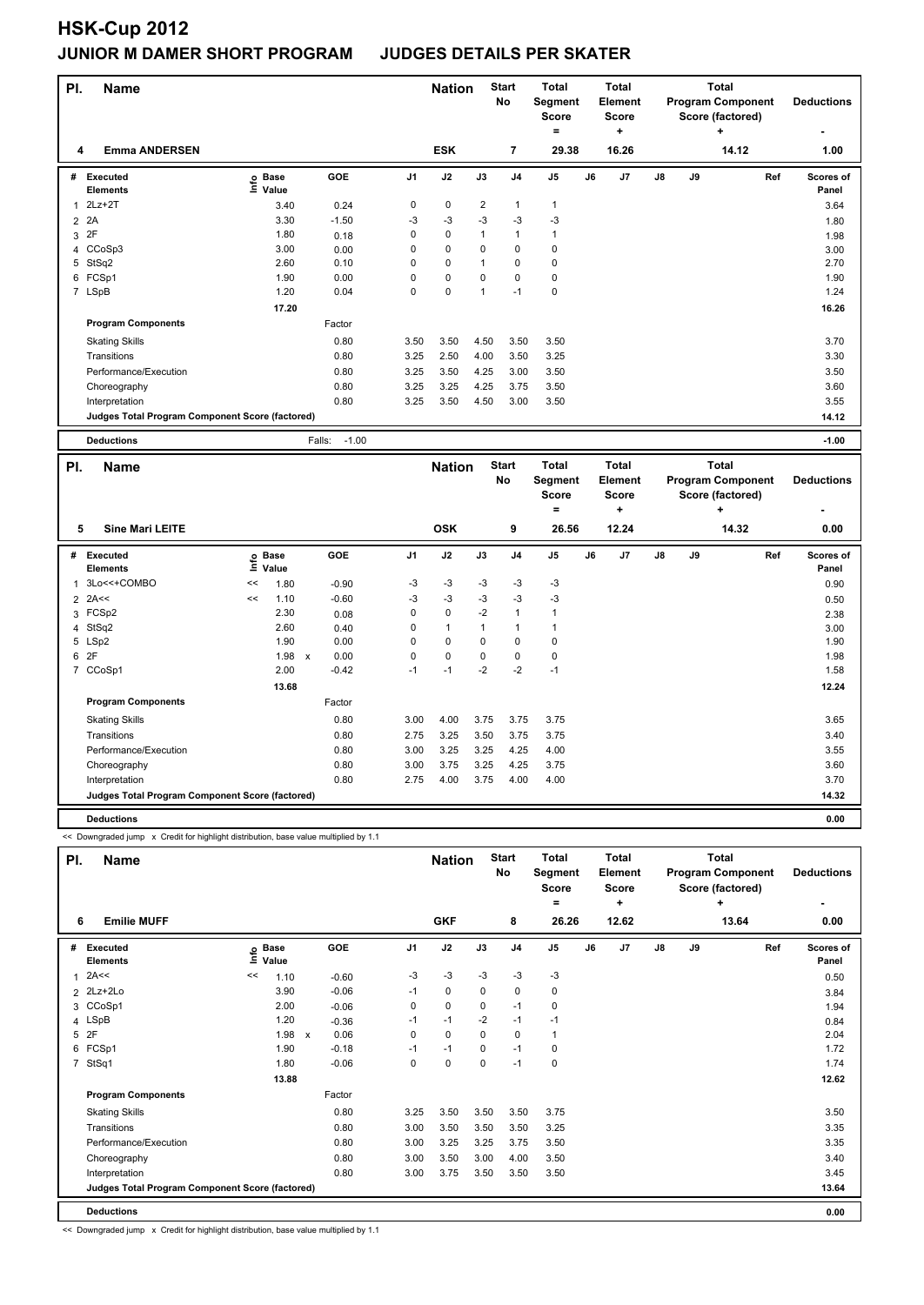| PI.            | <b>Name</b>                                     |       |                      |                           |         |                | <b>Nation</b> |             | <b>Start</b><br><b>No</b> | Total<br>Segment<br><b>Score</b> |    | <b>Total</b><br>Element<br><b>Score</b> |    |    | Total<br><b>Program Component</b><br>Score (factored) | <b>Deductions</b>  |
|----------------|-------------------------------------------------|-------|----------------------|---------------------------|---------|----------------|---------------|-------------|---------------------------|----------------------------------|----|-----------------------------------------|----|----|-------------------------------------------------------|--------------------|
| 7              | Sofia Unger CHRISTENSEN                         |       |                      |                           |         |                | HI            |             | 1                         | $=$<br>23.62                     |    | ÷<br>13.82                              |    |    | ٠<br>11.80                                            | ٠<br>2.00          |
| #              | Executed<br><b>Elements</b>                     | ١nfo  | <b>Base</b><br>Value |                           | GOE     | J <sub>1</sub> | J2            | J3          | J <sub>4</sub>            | J <sub>5</sub>                   | J6 | J <sub>7</sub>                          | J8 | J9 | Ref                                                   | Scores of<br>Panel |
| 1              | 2A<                                             | $\,<$ | 2.30                 |                           | $-1.50$ | $-3$           | $-3$          | $-3$        | $-3$                      | $-3$                             |    |                                         |    |    |                                                       | 0.80               |
| $\overline{2}$ | FCSp1                                           |       | 1.90                 |                           | $-0.36$ | $-1$           | $-2$          | $-1$        | $-1$                      | $-1$                             |    |                                         |    |    |                                                       | 1.54               |
| 3              | StSq1                                           |       | 1.80                 |                           | 0.00    | 0              | $\pmb{0}$     | 0           | $\pmb{0}$                 | 0                                |    |                                         |    |    |                                                       | 1.80               |
| 4              | $2Lz+2T$                                        |       | 3.74                 | $\mathsf{x}$              | $-0.18$ | $-1$           | $-1$          | 0           | 0                         | $-1$                             |    |                                         |    |    |                                                       | 3.56               |
| 5              | 2F                                              |       | 1.98                 | $\boldsymbol{\mathsf{x}}$ | 0.00    | 0              | 0             | 0           | 0                         | 0                                |    |                                         |    |    |                                                       | 1.98               |
| 6              | CCoSp3                                          |       | 3.00                 |                           | 0.00    | 0              | $\mathbf 0$   | 0           | 0                         | 0                                |    |                                         |    |    |                                                       | 3.00               |
|                | 7 LSpB                                          |       | 1.20                 |                           | $-0.06$ | 0              | $\pmb{0}$     | $\mathbf 0$ | $-1$                      | 0                                |    |                                         |    |    |                                                       | 1.14               |
|                |                                                 |       | 15.92                |                           |         |                |               |             |                           |                                  |    |                                         |    |    |                                                       | 13.82              |
|                | <b>Program Components</b>                       |       |                      |                           | Factor  |                |               |             |                           |                                  |    |                                         |    |    |                                                       |                    |
|                | <b>Skating Skills</b>                           |       |                      |                           | 0.80    | 2.75           | 2.50          | 3.50        | 3.25                      | 3.75                             |    |                                         |    |    |                                                       | 3.15               |
|                | Transitions                                     |       |                      |                           | 0.80    | 2.75           | 2.25          | 3.25        | 3.00                      | 3.25                             |    |                                         |    |    |                                                       | 2.90               |
|                | Performance/Execution                           |       |                      |                           | 0.80    | 2.50           | 2.25          | 3.00        | 3.50                      | 3.25                             |    |                                         |    |    |                                                       | 2.90               |
|                | Choreography                                    |       |                      |                           | 0.80    | 2.75           | 2.50          | 2.75        | 3.50                      | 3.25                             |    |                                         |    |    |                                                       | 2.95               |
|                | Interpretation                                  |       |                      |                           | 0.80    | 2.50           | 2.00          | 2.75        | 3.75                      | 3.25                             |    |                                         |    |    |                                                       | 2.85               |
|                | Judges Total Program Component Score (factored) |       |                      |                           |         |                |               |             |                           |                                  |    |                                         |    |    |                                                       | 11.80              |
|                | <b>Deductions</b>                               |       | Time violation:      |                           | $-1.00$ |                |               |             |                           | $-1.00$<br>Falls:                |    |                                         |    |    |                                                       | $-2.00$            |

< Under-rotated jump x Credit for highlight distribution, base value multiplied by 1.1

| PI.            | <b>Name</b>                                     |    | <b>Start</b><br><b>Nation</b><br>No |                         | <b>Total</b><br><b>Total</b><br>Segment<br><b>Element</b><br><b>Score</b><br><b>Score</b><br>÷<br>= |              |             | <b>Total</b><br><b>Program Component</b><br>Score (factored) | <b>Deductions</b> |    |                |    |    |       |                           |
|----------------|-------------------------------------------------|----|-------------------------------------|-------------------------|-----------------------------------------------------------------------------------------------------|--------------|-------------|--------------------------------------------------------------|-------------------|----|----------------|----|----|-------|---------------------------|
| 8              | <b>Pernille MOEN</b>                            |    |                                     |                         |                                                                                                     | <b>OSK</b>   |             | 4                                                            | 22.91             |    | 10.63          |    |    | 13.28 | 1.00                      |
| #              | <b>Executed</b><br><b>Elements</b>              |    | e Base<br>E Value                   | GOE                     | J <sub>1</sub>                                                                                      | J2           | J3          | J <sub>4</sub>                                               | J <sub>5</sub>    | J6 | J <sub>7</sub> | J8 | J9 | Ref   | <b>Scores of</b><br>Panel |
| 1              | 2Lo+2Lo<<                                       | << | 2.30                                | $-0.90$                 | $-3$                                                                                                | $-3$         | $-3$        | $-3$                                                         | $-3$              |    |                |    |    |       | 1.40                      |
| 2              | 2A<<                                            | << | 1.10                                | $-0.60$                 | $-3$                                                                                                | $-3$         | $-3$        | $-3$                                                         | $-3$              |    |                |    |    |       | 0.50                      |
| 3              | FCSp1                                           |    | 1.90                                | $-0.18$                 | 0                                                                                                   | $-2$         | 0           | $-1$                                                         | 0                 |    |                |    |    |       | 1.72                      |
| 4              | 2F<<                                            | << | 0.55                                | $-0.30$<br>$\mathsf{x}$ | $-3$                                                                                                | $-3$         | $-3$        | $-3$                                                         | $-3$              |    |                |    |    |       | 0.25                      |
|                | 5 LSp2                                          |    | 1.90                                | 0.30                    | 0                                                                                                   | $\mathbf{1}$ | $\mathbf 1$ | $\mathbf 0$                                                  | 1                 |    |                |    |    |       | 2.20                      |
| 6              | StSq1                                           |    | 1.80                                | $-0.06$                 | 0                                                                                                   | $\mathbf 0$  | 0           | $-1$                                                         | 0                 |    |                |    |    |       | 1.74                      |
| $\overline{7}$ | CCoSp3                                          |    | 3.00                                | $-0.18$                 | 0                                                                                                   | $\mathbf 0$  | $-1$        | $-2$                                                         | 0                 |    |                |    |    |       | 2.82                      |
|                |                                                 |    | 12.55                               |                         |                                                                                                     |              |             |                                                              |                   |    |                |    |    |       | 10.63                     |
|                | <b>Program Components</b>                       |    |                                     | Factor                  |                                                                                                     |              |             |                                                              |                   |    |                |    |    |       |                           |
|                | <b>Skating Skills</b>                           |    |                                     | 0.80                    | 2.50                                                                                                | 2.75         | 3.50        | 3.50                                                         | 3.75              |    |                |    |    |       | 3.20                      |
|                | Transitions                                     |    |                                     | 0.80                    | 2.75                                                                                                | 3.25         | 3.75        | 3.50                                                         | 3.25              |    |                |    |    |       | 3.30                      |
|                | Performance/Execution                           |    |                                     | 0.80                    | 2.75                                                                                                | 2.50         | 3.25        | 4.00                                                         | 3.50              |    |                |    |    |       | 3.20                      |
|                | Choreography                                    |    |                                     | 0.80                    | 3.00                                                                                                | 3.00         | 3.50        | 4.00                                                         | 3.75              |    |                |    |    |       | 3.45                      |
|                | Interpretation                                  |    |                                     | 0.80                    | 3.00                                                                                                | 3.25         | 3.50        | 3.75                                                         | 3.75              |    |                |    |    |       | 3.45                      |
|                | Judges Total Program Component Score (factored) |    |                                     |                         |                                                                                                     |              |             |                                                              |                   |    |                |    |    |       | 13.28                     |
|                | <b>Deductions</b>                               |    |                                     | $-1.00$<br>Falls:       |                                                                                                     |              |             |                                                              |                   |    |                |    |    |       | $-1.00$                   |

<< Downgraded jump x Credit for highlight distribution, base value multiplied by 1.1